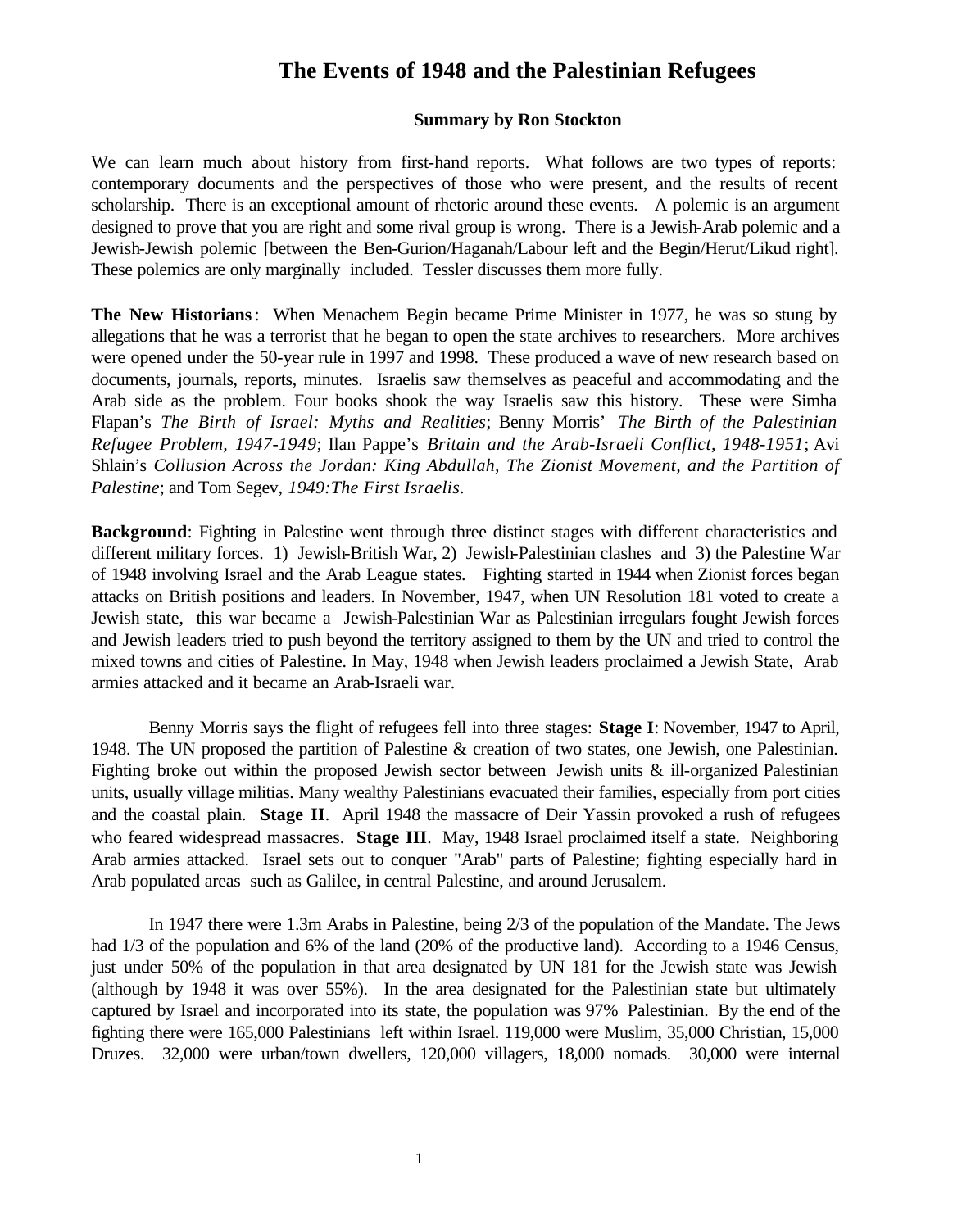refugees, "having fled from one part of the state to the other during the fighting." By May, 1949 there were nearly 800,000 refugees camped near Israeli's borders (*Israel: A Country Study*, p. 50). Changes in the urban Arab population figures (1947/1949) show the impact on the cities: Jerusalem: 75,000/3,500; Jaffa: 70,000/3,600; Haifa: 71,000/2,900; Lydda-Ramlah: 35,000/2,000; Acre 15,000 /3,500; Tiberias: 5,300/0; Safed: 9,500/0. (Figures from Ian Lustick, *Arabs in the Jewish State,* 1980).

Menachem Begin was stung by being called a fascist and a terrorist. When he became Prime Minister in 1977, he opened the archives to Israeli researchers, hoping to show that what the Irgun did was not different from what the mainstream Jewish army [Haganah] did. These archives included cabinet minutes, private memoranda from the Jewish Agency and other Zionist organizations, military communications, and Ben-Gurion's extensive diaries. Arabs had always argued that the departure of the Palestinian population (perhaps 90% of those in green line Israel) was not an accident. They had alleged that there was a systematic plan to expel the Palestinians. The Israelis denied the existence of such a plan, and said the Arabs had left voluntarily as part of a military plan to exterminate the Jewish population. Opening the archives produced a new assessment of this period. The research rejected both positions but raised new controversies. One involved a military communiqué (**Plan Dalet** or **Plan D**) issued in March, 1948. The first to publish his research was Benny Morris in 1988. It is hard to overstate how dramatically different this archive-based research is from what went before and how politically controversial these research findings have been. Israeli professor Yaron Ezrachi (*Rubber Bullets*, 1997) says Israel is in the midst of a 'culture war" over Israeli history and the treatment of Palestinians. Israelis always believed in their "purity of arms," that they used force only when necessary, only under limited circumstances, never against unarmed civilians, and only because of an implacable Arab enemy determined to exterminate the Jews. Ezrachi says many Israelis no longer believe this. Sadly, the controversy has spilled over into our own country. When the Smithsonian wanted to sponsor a series of lectures in 1998 to honor the fiftieth anniversary of Israeli independence, the decision to focus on recent research caused such protests from right-wing Jewish groups that a New York Congressman threatened to hold hearings. The announced lecture series was cancelled.

### **Pre-1948 Proposals On the Palestinian Population**

**Peel Commission Report of 1937** proposed partition of Palestine and specified that Arabs would be removed from the Jewish territories. They mentioned 225,000 plus 85,000 in Jerusalem and Haifa. Some who wrote the Peel Commission report had been involved in the bloody Greek-Turkish "population exchanges" after World War I and saw that as a model. In that case, there were two existing states to receive 1,300,000 Greek and 400,000 Turkish refugees. "If Partition is to be effective in promoting a final settlement it must mean more than drawing a frontier and establishing two States. Sooner or later there should be a transfer of land and, as far as possible, an exchange of population... $[A]$ ccording to an approximate estimate, in the area allocated to the Jewish State (excluding the urban districts to be retained for a period under Mandatory Administration) there are now about 225,000 Arabs. In the Area allocated to the Arab State there are only about 1,250 Jews; but there are about 125,000 Jews as against 85,000 Arabs in Jerusalem and Haifa. The existence of these minorities clearly constitutes the most serious hindrance to the smooth and successful operation of Partition. If the settlement is to be clean and final, the question must be boldly faced and firmly dealt with. It calls for the highest statesmanship on the part of all concerned." There must be a "transfer, voluntary or otherwise, of land and population."

**Joseph Weitz**, official in charge of Jewish settlement in his diary, 1940: "Between ourselves it must be clear that there is no room for both peoples together in this country...We shall not achieve our goal of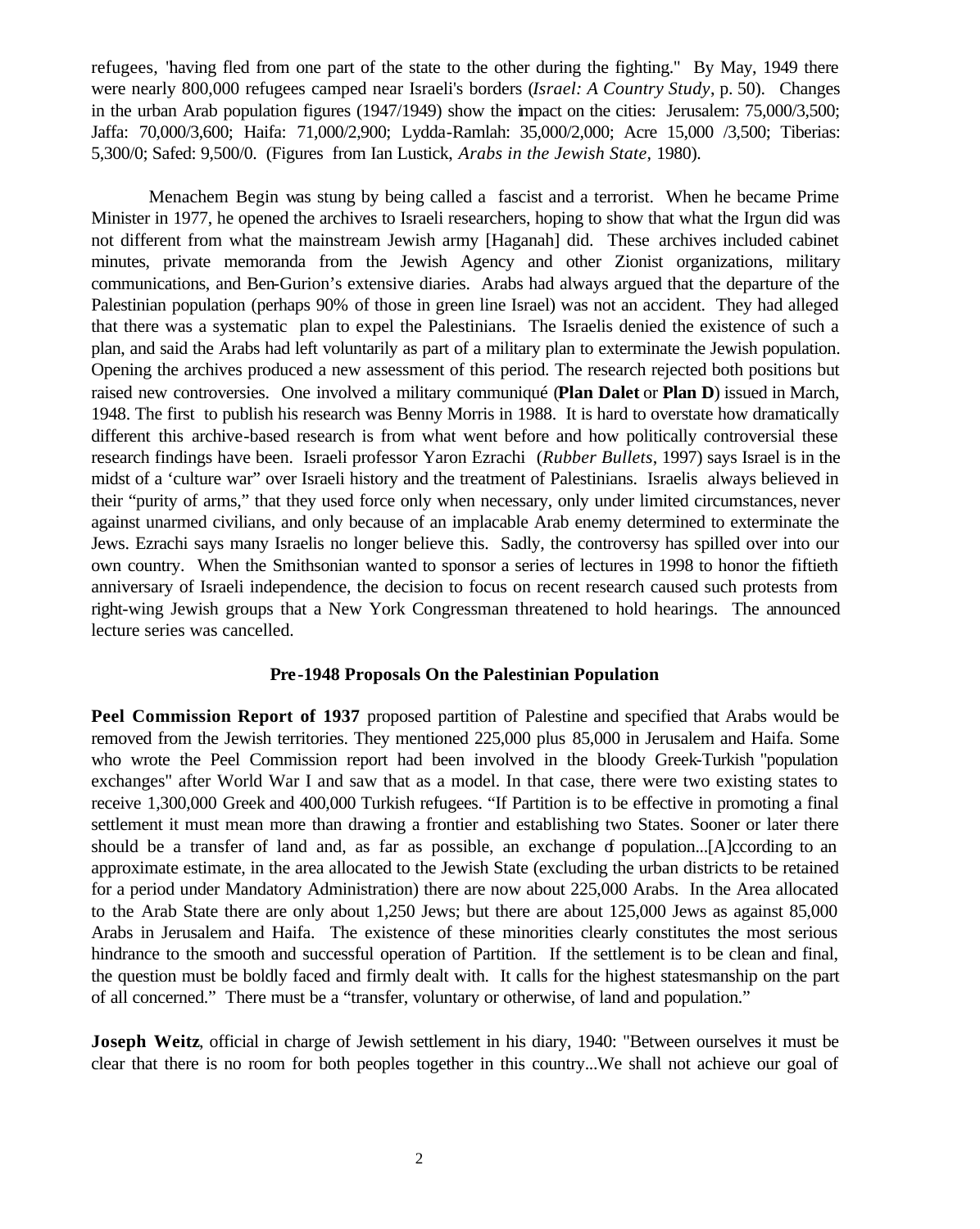being an independent people with the Arabs in this small country. The only solution is a Palestine, at least Western Palestine [west of the Jordan river] without Arabs...And there is no other way than to transfer the Arabs from here to the neighbouring countries, to transfer all of them; not one village, not one tribe, should be left...Only after this transfer will the country be able to absorb the millions of our own brethren. There is no other way out."

**British Labour Party platform**, 1944: The platform referred to "the unspeakable atrocities of the cold and calculated German Nazi plan to kill all the Jews in Europe." It called for the removal of Palestinians from Palestine and their replacement with Jews. "Let the Arabs be encouraged to move out as the Jews move in. Let them be compensated handsomely for their land and let their settlement elsewhere be carefully organized and generously financed. The Arabs have many wide territories of their own." Regarding the ethics of the policy, "Palestine surely is a case, on human grounds and to promote a stable settlement, for a transfer of population. Let the Arabs be encouraged to move out, as the Jews move in."

**Former President Hoover** (1945) called for "engineering" the removal of Palestinians to Iraq. American Zionist Emergency Council: "The Zionist movement has never advocated the transfer of Palestine's Arab population...nevertheless when all long-accepted remedies seem to fail it is time to consider new approaches. The Hoover Plan...represents an important new approach in the realization of which Zionists would be happy to co-operate with the great powers and the Arabs."

### **The Traditional Israeli Position on Palestinian Refugees**

**Foreign Office:** "The government of Israeli must disclaim any responsibility for the creation of the this problem. The charge that these Arabs were forcibly driven out by Israeli authorities is wholly false; on the contrary, everything possible was done to prevent the exodus. The question of return cannot be divorced from its military context. As long as the state of war continues, the refugees would be a disruptive element in the maintenance of internal law and order and a formidable fifth column for eternal enemies." (Memo to US, July, 1948 in Pappe, p. 214).

**Ben-Gurion Before The Knesset:** "The Arabs' exit from Palestine...began immediately after the UN resolution, from the areas earmarked for the Jewish state. And we have explicit documents testifying that they left Palestine following instructions by the Arab leaders, with the Mufti at their head, under the assumption that the invasion of the Arab armies at the expiration of the Mandate will destroy the Jewish state and push all the Jews into the sea, dead or alive." (1961, quoted in Pappe, pp 88-89).

**Abba Eban**, Israeli Ambassador speaking to the UN in 1958: "The Arab refugee problem was caused by a war of aggression, launched by the Arab States against Israel in 1947 and 1948...Once you determine the responsibility for that war, you have determined the responsibility for the refugee problem" (p. 151). He follows with a series of assertions to show that the Palestinians and the Arab states are morally responsible, that Israel is innocent of wrongdoing and free of any responsibility. Eban's points: Palestinians Urged to Flee by Arab Leaders; Misery is Result of Unlawful Resort to Force by Arabs; Arab Governments Must Accept Responsibility; Refugee Problem Cannot Be Solved by Repatriation; Arab Leaders Block Solution for Political Reasons; 450,000 Jewish Refugees From Arab Lands Absorbed by Israel; Refugees Closely Akin to Arabs in Host Countries; Arab Governments Prefer Refugee Status Quo; Resettlement Among Host Countries is the Only Solution; Repatriation is a Threat to Israeli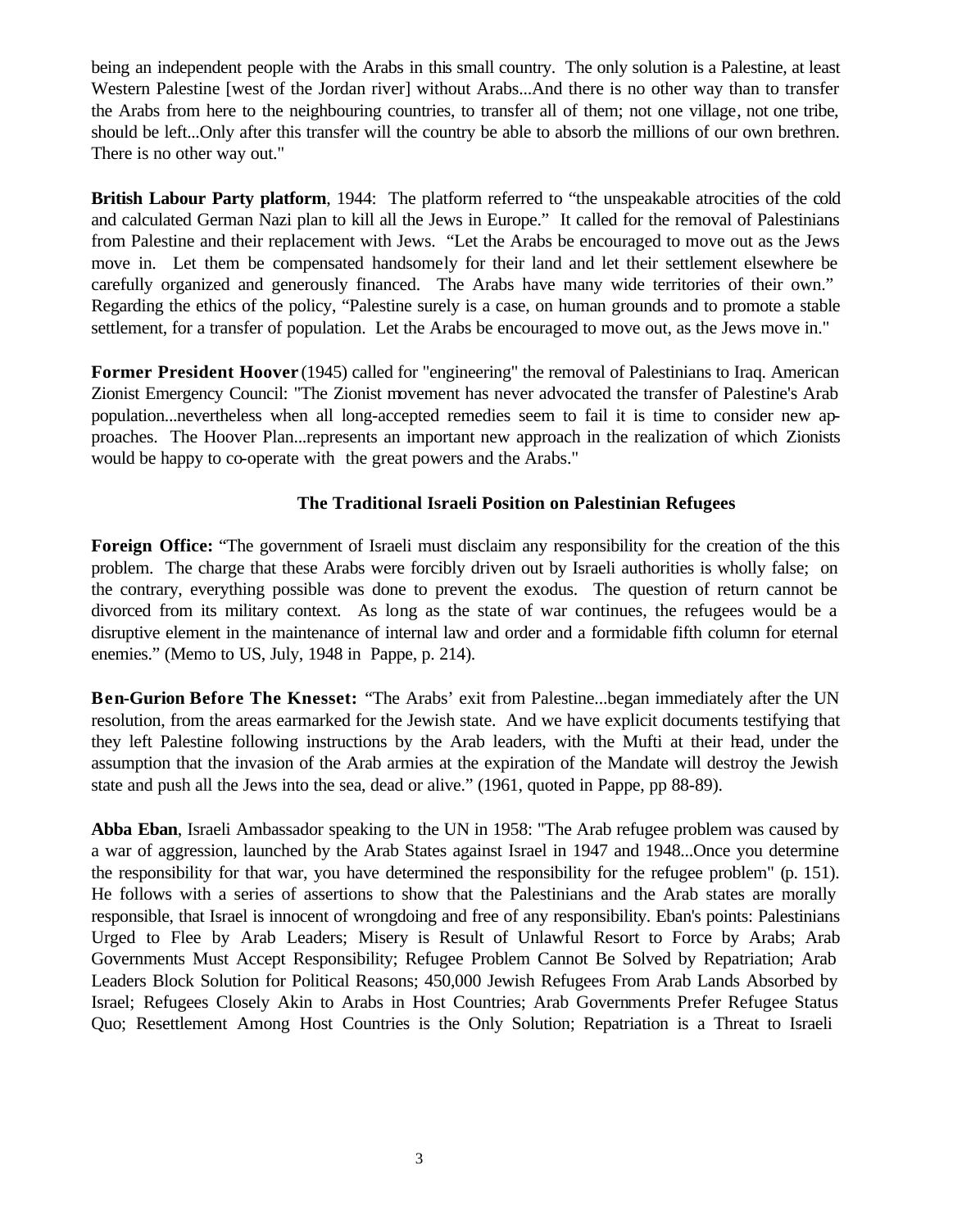Security; Arab Countries are the true 'Patria' For Arab Refugees" (Laqueur and Rubin, 151-164). Note: Eban subsequently became a strong advocate of a two-state solution.

**Samuel Katz:** The Arabs left "by the initiative of their own leaders" because the Arab states planned to attack Israel. "Their victory was certain, they claimed, but it would be speeded and made easier if the local Arab population got out of the way. The refugees would come back in the wake of the victorious Arab armies and not only recover their own property but also inherit the houses and farms of the vanquished and annihilated Jews." To promote this exodus and to discredit Israel, British and Arab propagandists turned an obscure battle at Deir Yassin into a "massacre." An "utterly fantastic story," this "fraud" has "served enemies of Israel and anti-semites faithfully." In fact, there were no more than 561,000 Arabs in Palestine, of whom 140,000 remained, so refugees could be no more than 420,000. Katz suggests that "a large number of needy Arabs from various Arab countries flocked to the refugee camps, were registered, and thenceforth received their rations" so that an "inflation of numbers" resulted from "the understandable readiness of needy and greedy people to take advantage of free upkeep." Keeping dead and resettled names on the registers created 1.3m refugees by 1966 when the true number was 367,000 (pp., 13-26).

### **Incident at Deir Yassin**

**Background:** A key event before the declaration of a state was the incident at Deir Yassin, a town in what is today western Jerusalem. (Today it is called Kfar Sha'ul and is the site of a mental hospital. Menachem Begin's house was about 100 feet from the road). Although the village had a non-aggression agreement with Jewish forces, there had been fighting in the area around the road leading from the coast to Jerusalem. On April 9, 1948 the forces of Irgun and Stern, 132 strong, attacked the village of 400. The villagers had mostly Ottoman-era muskets used for hunting rabbits or firing during wedding ceremonies. Their resistance was feeble but collapsed entirely when a professional Palmach unit positioned nearby agreed to bring over their heavy gun and use it to level the main building in the village. (The Palmach unit then left). The Irgun/Stern forces went through the village with dynamite and grenades and sten guns. Four Jews and 110 Palestinians died. (Note: a common figure on Palestinian deaths is 254. This number was used by the Red Cross and the BBC and in a *New York Times* story on April 13, 1948 (Dana Adams Schmidt). The Palestinian Research and Documentation Center at Bir Zeit University (1997?) came up with a list of 107 dead and 12 wounded. They say the total dead were not more than 120. Another inaccurate fact says there were Arab soldiers in Deir Yassin. One dead man in the village wore what looked like an Iraqi uniform, but there is no evidence that he was connected to the Iraqi army, nor did any of the villagers have Iraqi-type weapons).

**Meir Pa'el**, a young Palmach commando at Deir Yassin wrote a report to the Haganah commander: "It was noon when the battle ended and the shooting stopped. Things had become quiet, but the village had not surrendered. The Etzel [Irgun] and Lehi [Stern] irregulars left the places in which they had been hiding and started carrying out cleaning up operations in the houses. They fired with all the arms they had, and threw explosives into the houses. They also shot everyone they saw in the houses, including women and children--indeed the commanders made no attempt to check the disgraceful acts of slaughter. I myself and a number of inhabitants begged the commanders to give orders to their men to stop shooting, but our efforts were unsuccessful. In the meantime some twenty-five men had been brought out of the houses: they were loaded into the freight truck and led in a 'victory parade,' like a Roman triumph, through to Mhaneh Yahuda and Zakron Yosef quarters [of Jerusalem]. At the end of the parade they were taken to a stone quarry between Giv'at Sha'ul and Deir Yassin and shot in cold blood. The fighters then put the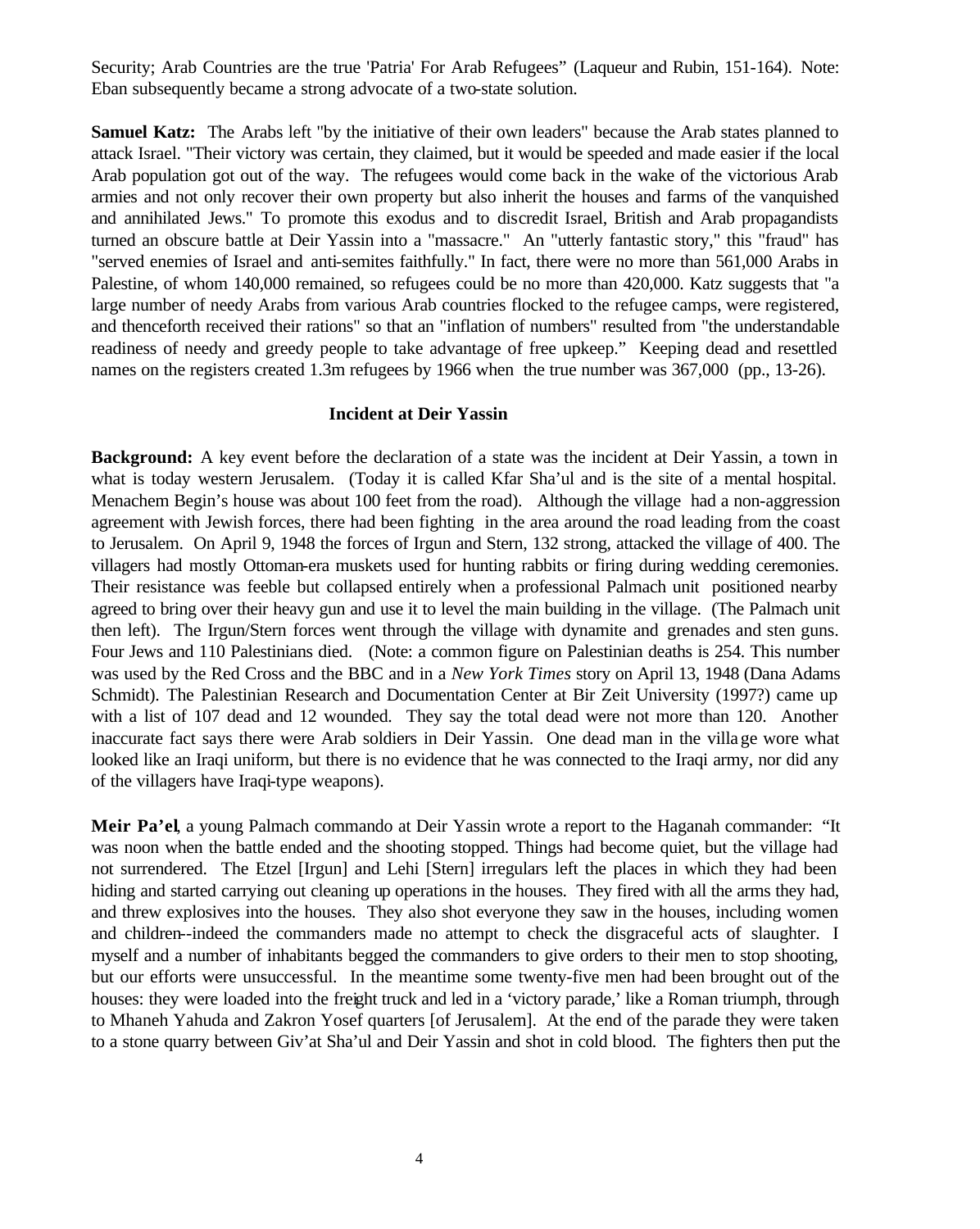women and children who were still alive on a truck and took then to the Mandelbaum Gate" [the entry into Jordanian-controlled Jerusalem].

**Mordechai Ra'anan**, Likud commander at Deir Yassin, on how and why he held a press conference and fabricated the figure of 254 dead. "On that day I did not know, could not have known, how many Arabs had been killed. No one counted the bodies. I told the reporters that 254 were killed so that a big figure would be published, so that the Arabs would panic not only in Jerusalem but across the country, and this goal was accomplished. Reporters, journalists, researchers, and historians treat it as if it were an established fact requiring no investigation, and nobody bothered to check what the true figure was." (Quoted in *ZOA*, 1997).

**Begin:** Begin wrote of how "Arab propaganda" created a "crude atrocity story" of over 240 deaths. Ben-Gurion's followers, "apprehensive of the Irgun's growing strength and popular support" also used this fabricated figure "to denounce and smear the Irgun." But Begin says the results were not what the propagandists wanted: "Arabs throughout the country, induced to believe wild tales of 'Irgun butchery', were seized with limitless panic and started to flee for their lives. This mass flight soon developed into a maddened, uncontrollable stampede. Of the about 800,000 Arabs who lived on the present territory of the State of Israel, only some  $165,000$  are still there. The political and economic significance of this development can hardly be overestimated." (Begin, *The Revolt*, p. 164).

#### **Events in Other Areas**

**Yigael Allon**, writing on May 10, a month after Deir Yassin and five days before Israel declared independence, when the Haganah anticipated an Arab invasion: "There were before us only five days, before the threatening date, the 15th of May. We saw a need to claim the inner Galilee and to create a Jewish territorial succession in the entire area of the upper Galilee. The long battles had weakened our forces, and before us stood great duties of blocking the routes of the [anticipated] Arab invasion. We therefore looked for means which did not force us into employing force, in order to cause the tens of thousands of sulky Arabs who remained in Galilee to flee, for in case of an Arab invasion these were likely to strike us from the rear. We tried to use a tactic which took advantage of the impression created by the fall of Safed and the [Arab] defeat in the area which was cleaned by Operation Metateh--a tactic which worked miraculously well. I gathered all the Jewish mukhtars [mayors] who have contact with Arabs in different villages, and asked them to whisper in the ears of some Arabs, that a great Jewish reinforcement has arrived in Galilee and that it is going to burn all villages of the Huleh. They should suggest to these Arabs, as their friends, escape while there is time...The flight numbered myriads." (*Book of Palmach*, cited in *Israel: A Country Study*, p. 49).

**Yitahak Rabin on Lydda and Ramleh:** "While the fighting was still in progress, we had to grapple with a troublesome problem, for whose solution we could not draw upon any previous experience: the fate of the civilian population of Lod and Ramle, numbering some 50,000. Not even Ben-Gurion could offer any solution, and during the discussions at operational headquarters, he remained silent, as was his habit in such situations. Clearly, we could not leave Lod's hostile and armed populace in our rear, where it could endanger the supply route to Yiftach (another brigade), which was advancing eastward. We walked outside, Ben-Gurion accompanying us. Allon repeated his question: 'What is to be done with the population?' B.G. waived his hand in a gesture which said, 'Drive them out!' Allon and I held a consultation. I agreed that it was essential to drive the inhabitants out. We took them on foot towards the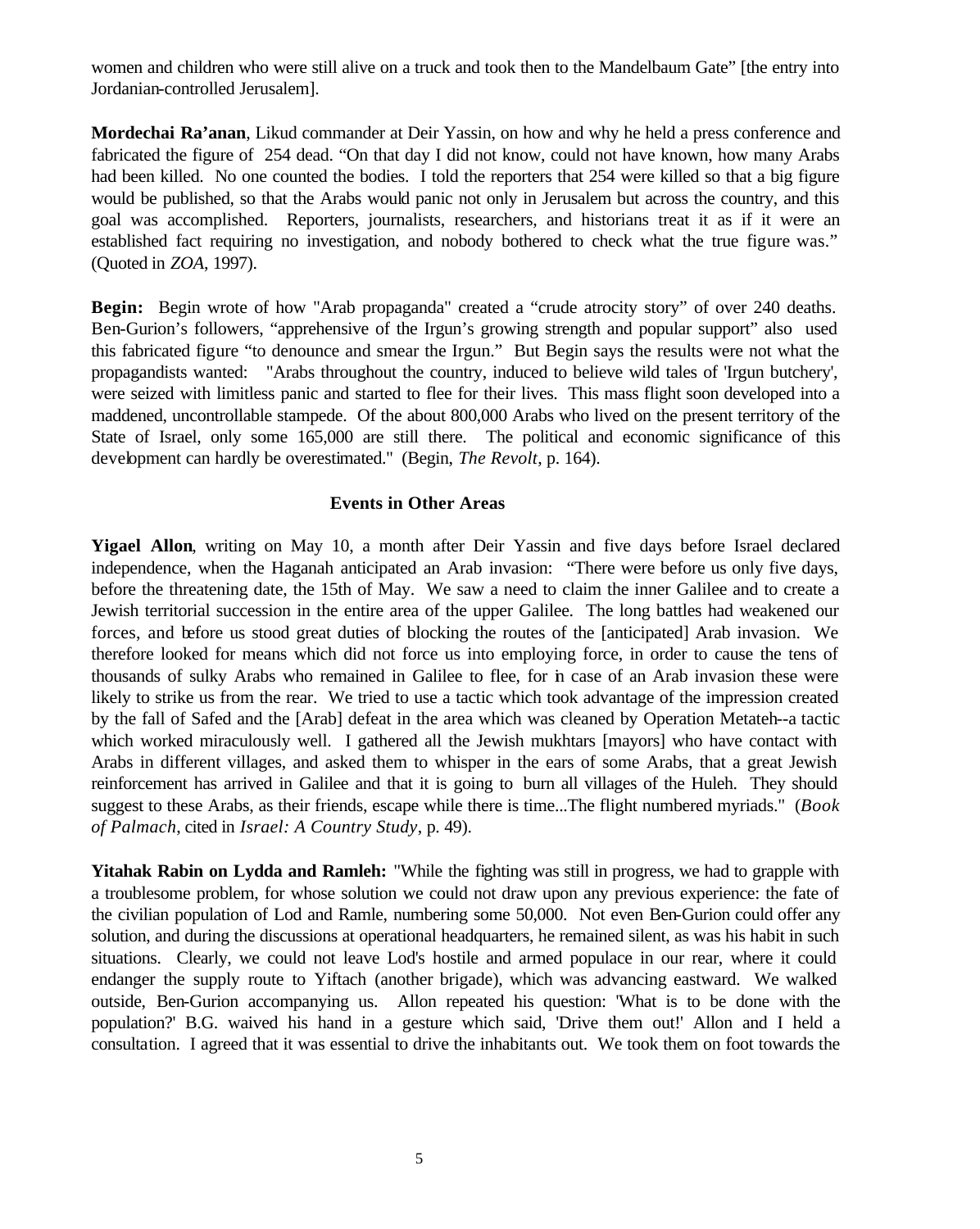Bet Horon Road, assuming that the legion would be obliged to look after them, thereby shouldering logistic difficulties which would burden its fighting capacity, making things easier for us. 'Driving out' is a term with a harsh ring. Psychologically, this was one of the most difficult actions we undertook. The population of Lod did not leave willingly. There was no way of avoiding the use of force and warning shots in order to make the inhabitants march the 10 to 15 miles to the point where they met up with the legion. The inhabitants of Ramle watched and learned the lesson. Their leaders agreed to be evacuated voluntarily, on condition that the evacuation was carried out by vehicles. Buses took them to Latrun, and from there, they were evacuated by the legion. Great suffering was inflicted upon the men taking part in the eviction action. Soldiers of the Yiftach Brigade included youth-movement graduates, who had been inculcated with values such as international brotherhood and humanness. The eviction action went beyond the concepts they were used to. There were some fellows who refused to take part in the expulsion action. Prolonged propaganda activities were required after the action, to remove the bitterness of these youth-movement groups, and explain why we were obliged to undertake such a harsh and cruel action" (NYT, 10-23-79).

**Golda Meir on Haifa:** "Whenever I read or hear about the Arabs whom we allegedly dealt with so brutally, my blood boils. In April, 1948, I myself stood on the beach in Haifa for hours and literally beseeched the Arabs of that city not to leave. Moreover, it was a scene that I am not likely to forget. The Haganah had just taken over Haifa, and the Arabs were starting to run away--because their leadership had so eloquently assured them that this was the wisest course for them to take and the British had so generously put dozens of trucks at their disposal. Nothing that the Haganah said or tried did any good--neither the pleas made via loudspeakers mounted on vans nor the leaflets we rained down on the Arab sections of the town ("Do not fear!" they read in Arabic and Hebrew. "By moving out, you will bring poverty and humiliation upon yourselves. Remain in the city which is both yours and ours")....Ben-Gurion called me in and said, 'I want you to go to Haifa at once and see to it that the Arabs who remain in Haifa are treated properly. I also want you to try to persuade those Arabs on the beach to come back. You must get into their heads that they have nothing to fear.' So I went immediately. I sat there on the beach, and I begged them to return to their homes. But they had only one answer: 'We know that there is nothing to fear, but we have to go. We'll be back." I was sure that they went, not because they were frightened of us, but because they were terrified of being considered traitors to the Arab 'cause."...Of course, there were some Jews in the *yishuv* who said, even in 1948, that the Arab exodus was the best thing that could have happened to Israel, but I know of no serious Israeli who ever felt that way." (pp. 277, 280).

**Begin on the conquest of Jaffa**: After extensive shelling, "Then a strange phenomenon was revealed before our eyes: the mass flight from Jaffa. Arab civilians and a variety of Arab 'fighters' suddenly began to leave the town in panic. There appear to have been two causes for this epidemic flight. One was the name of their attackers and the repute which propaganda had bestowed on them...The second factor was the weight of our bombardment. I do not know exactly how many shells we sent into Jaffa...The total load was certainly very heavy. We went all out...Confusion and terror, deepened by the noise of the battle raging at no great distance from the central streets, reigned in the town. Thus the morale of the enemy was broken, and the great flight began, by sea and land, on wheels and on foot. It started with thousands, but very quickly tens of thousands were sucked into the panic flood. British sources reported numerous Arab casualties in all parts of the town...The enemy was given no rest and could find no shelter. The British military authorities tried to calm the panic stricken Arabs. Jaffa was in utter confusion. The streets were flooded, the houses gaping and tottering, looting and murder were rife. There was no authority that could now prevent the complete evacuation of the town. The mass flight from Jaffa carried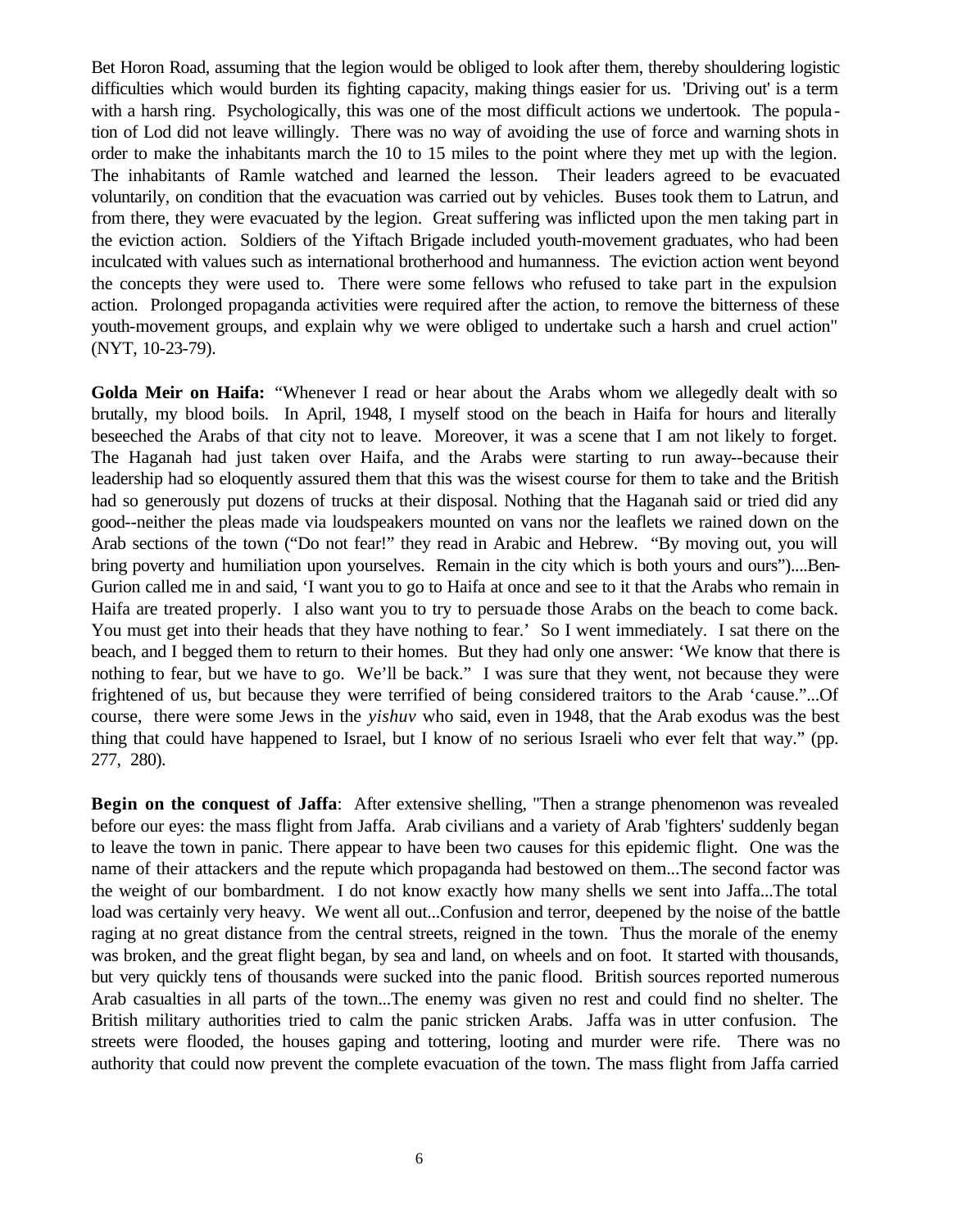away not only the civilian population but fighting men as well, not only in Jaffa but in the surrounding neighborhood" (p. 363-364).

**Abu Iyad on fleeing Jaffa:** " May 13, 1948, is a day that will remain forever engraved in my memory. That day, less than twenty-four hours before the proclamation of the Israeli state, my family fled Jaffa for refuge in Gaza. We had been under siege; the Zionist forces controlled all the roads leading south, and the only escape left open to us was the sea. It was under a hail of shells fired from Jewish artillery set up in neighboring settlements, especially Tel Aviv, that I clambered onto a makeshift boat with my parents, my four brothers and sisters, and other relatives. Hundreds of thousands of Palestinians started for exile that day, often under tragic conditions. Not yet fifteen, I was overwhelmed by the sight of this huge mass of men, women, old people and children struggling under the weight of suitcases or bundles, making their way painfully down to the wharfs of Jaffa in a sinister tumult. Cries mingled with moaning and sobs, all punctuated by deafening explosions....At the time I didn't even ask myself why we were so hastily leaving our homes and belongings for the adventure of exile. It wouldn't have occurred to me at my age to question my father's authority, and besides, like everyone else, I was convinced that to stay would have meant sure death. News of the Deir Yassin massacre, which had taken place on April 9, 1948, still rang in our ears. Militants of Menachem Begin's group, the Irgun Zvai Leumi, had stormed the peaceful village west of Jerusalem and wiped out most of its inhabitants: More than 250 defenseless men, women, and children had been shot down, buried alive, or had their throats slashed. Numerous bodies had been mutilated with knives, pregnant women had been disemboweled. We had no reason to doubt the news of this savage killing, confirmed by Jacques de Reynier, the representative of the International Red Cross, who personally conducted the investigation at the scene. Like Deir Yassin, Jaffa was at the mercy of the Zionist forces which completely controlled the hinterland of the city. The Haganah, the 'official' army of the Jewish Agency which closely coordinated its activities with those of the so-called dissident groups like Begin's Irgun, had unleashed a full-scale offensive at the beginning of April aimed at cleaning out the Arab 'pockets' within the territory set aside for the Jewish state. Before each attack, the population was warned that it would suffer the same fate as Deir Yassin's if it didn't evacuate the area. The news of the genocide had spread like wildfire throughout the entire country, helped along by the Zionist mass media which amplified it as part of its campaign to terrorize the Arabs. But there's no denying that the massacre was also used by Palestinian agitators trying to mobilize the population. For example, they stressed that Deir Yassin women had been raped by the Zionist forces and called upon their compatriots to defend their most precious possession, the honor of the wives and daughters. But in most cases the strategy backfired; In a profoundly traditional society such as ours, many men rushed to remove their women from the reach of the Zionist soldiers instead of staying to resist the aggression. I often remember hearing in this connection that 'honor is more important than land.' The decision of most of Jaffa's approximately 100,000 residents to flee the city for temporary refuge seemed all the more logical in that the Jews had an overwhelming military superiority. Better armed and better organized than the Palestinians, there was no question that they had the upper hand. The population began to take fright when Great Britain announced at the end of 1947 that it was relinquishing its mandate over Palestine and withdrawing its troops before May 15, 1948. So we couldn't even count on the protection--such as it was--of the British troops. Fright changed to panic when, after the Deir Yassin massacre, the Zionist forces began to pound the city, especially the port and business district. Everyone thought that the economic suffocation would serve as a prelude to the conquest of the city and doubtless new and atrocious killings" (pp. 3-5).

**Menachem Begin, on the Jewish Claim to Jordan**: "'Eretz Israel,' literally the 'Land of Israel,' has been regarded since Biblical times as the motherland of the Children of Israel. It has always comprised what came subsequently to be called Palestine on both sides of the river Jordan, that is to say not only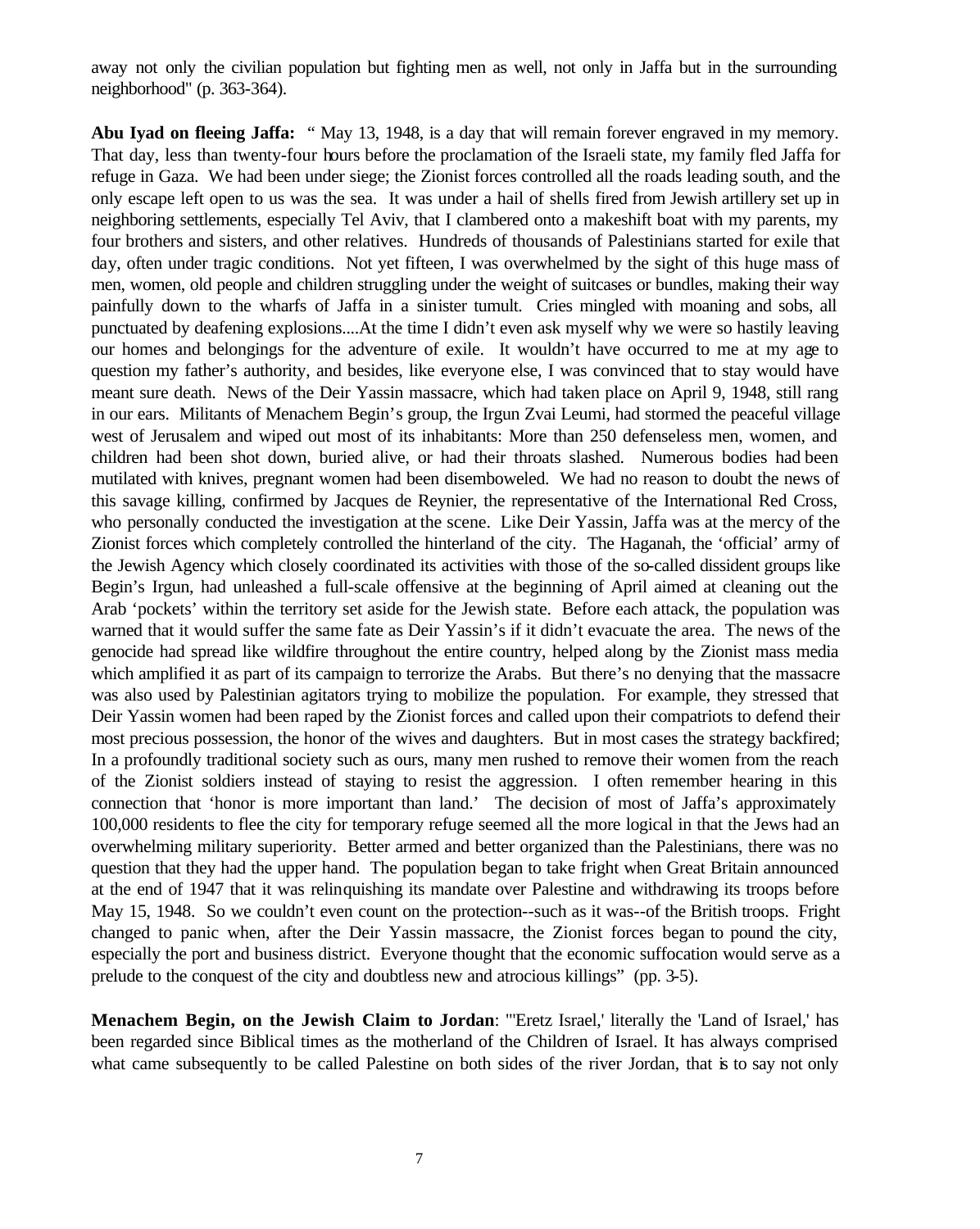Western Palestine, but also the territory formerly occupied by three of the twelve Hebrew tribes, Manasseh, Gad, and Reuben" (p. 3).

**Begin Defines Terrorism**: "Our enemies called us terrorists...And yet, we were not terrorists...The historical and linguistic origins of the political term 'terror' prove that it cannot be applied to a revolutionary war of liberation...A revolution, or a revolutionary war, does not aim at instilling fear. Its objective is to overthrow a regime and to set up a new regime in its place. In a revolutionary war both sides use force...Fighters for freedom must arm; otherwise they would be crushed overnight. Certainly the use of force also wakens fear...But the instilling of fear is not an aim in itself. The sole aim on the one side is the overthrow of armed tyranny; on the other wise it is the perpetuation of that tyranny...We were strictly speaking anti-terrorists" (p. 59-60).

**Moshe Dayan. A funeral oration for an Israeli farmer killed near the Egyptian border, 1953:**  "Let us not today fling accusations at the murderers. Who are we that we should argue against their hatred? For eight years now they sit in their refugee camps in Gaza, and before their very eyes, we turn into our homestead the land and the villages in which they and their forefathers have lived. We are a generation of settlers, and without the steel helmet and the cannon we cannot plant a tree and build a home. Let us not shrink back when we see the hatred fermenting and filling the lives of hundreds of thousands of Arabs, who sit all around us. Let us not avert our gaze, so that our hand shall not slip. This is the fate of our generation, the choice of our life--to be prepared and armed, strong and tough--or otherwise, the sword will slip from our fist, and our life will be snuffed out" (Uri Avnery, *Israel Without Zionism*, 154).

### **What the Professors Found In The Archives The Context for Plan Dalet**

The UN partition plan of 1947 allocated 57% of Palestine to the Jewish state. Ben-Gurion had made it clear that he had no intention to accept those limitations. His plan was to include in the Jewish state the maximum amount of territory possible. He was reluctantly willing to yield the West Bank to Jordan but wanted most of the rest. Before 1947, the Jews had placed settlements outside of their main population areas and Ben-Gurion hoped to include any area where there were Jews living in the Jewish state. Unfortunately, many of those settlements were in areas that had majority Palestinian populations. Within the area designated for the Jewish state, about 45% of the population was Palestinian. In the expanded area almost all the population was Palestinian. There were also certain urban areas that had mixed population, among them Haifa, Jaffa, Tiberias, Safed, and Jerusalem. Israel wanted all of those. After 1948, Israel had 75% of Palestine, and there were perhaps 800,000 Palestinian refugees.

### **What Plan Dalet Said**

**Plan D** was to create "a fixed defensive system to preserve our settlements, vital economic projects, and property, which will enable us to provide government services within the borders of the state (based on defending the regions of the state on the one hand, and on blocking the main access routes from enemy territory to territory of the state, on the other)." Jewish forces were to mount "operations against enemy population centers located inside or near our defensive system in order to prevent them from being used as bases by an active armed force. These operations can be carried out in the following manner: either by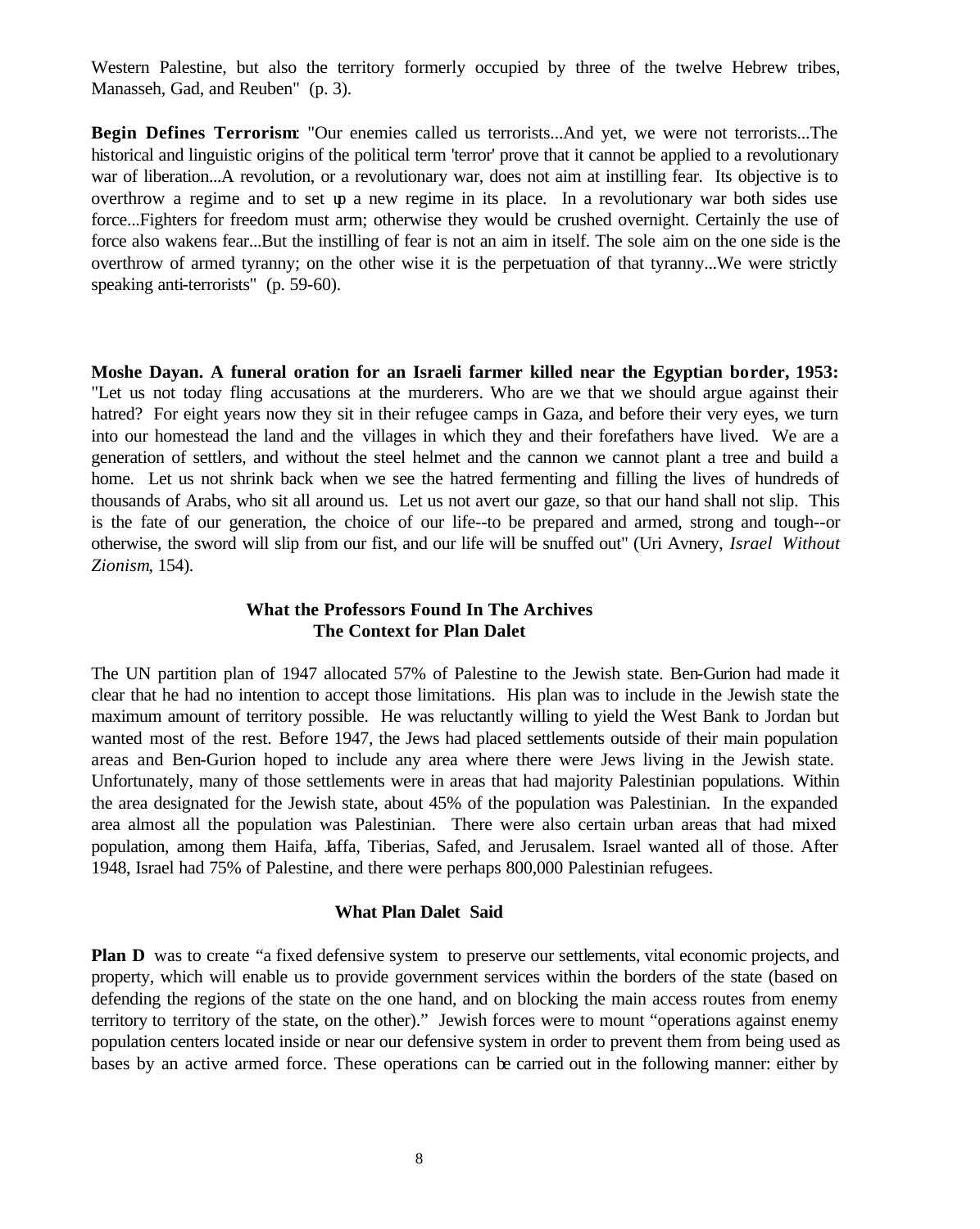destroying villages (by setting fire to them, by blowing them up, and by planting mines in their debris), and especially of those population centres which are difficult to control continuously; or by mounting combing and control operations according to the following guidelines: encirclement of the village, conducting a search inside it. In case of resistance, the armed force must be wiped out and the population expelled outside the borders of the state." Note: Enemy bases refers to Arab villages or quarters in three categories: 1. Those in the security zone (surrounding Jewish settlements or strategic routes) 2. Those on the borders of territory designated to become Arab Palestine 3. Those within the Jewish state.

### **The Research of Benny Morris**

**Morris** says there is no evidence of a central plan to expel the Palestinians. He says the Palestinians left in waves, which were quite different from each other. Wave I was from November, 1947 to April, 1948. The UN proposed partition and isolated fighting broke out in the proposed Jewish zone between Jewish units and ill-organized Palestinian units. Wealthy Palestinians often evacuated their families, especially from the port cities and coastal plain. This had the unintended consequence of depriving the Palestinians of many key leaders. Wave II started in April after the massacre at Deir Yassin. This produced mass flight. Wave III occurred after May when the Jews declared Israel a state and the Arab armies attacked. Israel set out to conquer areas designated for the Palestinian state, including Galilee and the Negev. Jewish claims to the contrary, Morris found no evidence that Arab leaders broadcast messages urging Arab civilians to flee. (This confirmed earlier research by Erskine Childers who had read British intelligence records monitoring radio broadcasts. Morris also had access to internal Israeli intelligence records). Morris did find one communication that instructed Jordanian commanders to assist with the evacuation of women and children in combat zones, but this applied only to combat situations and there was no suggestion that the civilians be removed from Palestine. Morris did find several Arab broadcasts urging Palestinians to stay put, often pointing out that their movement was disrupting military operations. Morris found that local Jewish leaders in Haifa and Tiberias tried to persuade fleeing Palestinians that they would be safe if they stayed.

**Morris on Plan Dalet**: It was "not a political blueprint for the expulsion of Palestine's Arabs; it was governed by military considerations and was geared to achieving military ends. But given the nature of the war and admixture of the two populations, securing the interior of the Jewish state for the impending battle along its borders in practice meant the depopulations and destruction of villages that hosted hostile local militia and irregular forces." Plan Dalat was "a blueprint for securing the emergent Jewish state and the clusters of Jewish settlements outside the state's territory against the expected Arab invasion on or after 15 May. The plan was born out of a feeling of losing the diplomatic battle due to the shift in America's policy and the initial success of the Arab irregulars."

**Morris**: "However, during April-June relatively few Hagana commanders faced the dilemma of whether or not to carry out the expulsion clauses of Plan D. The Arab townspeople and villagers usually fled from their homes before or during the battle: the Hagana commanders had rarely to decide about, or issue, expulsion orders."

**Morris**: "Plan D aside, there is no trace of any decision-making by the Yishuv's or Hagana's supreme bodies in March or earlier April in favour of a blanket, national policy of driving out the Arabs."

### **The Research of Tom Segev**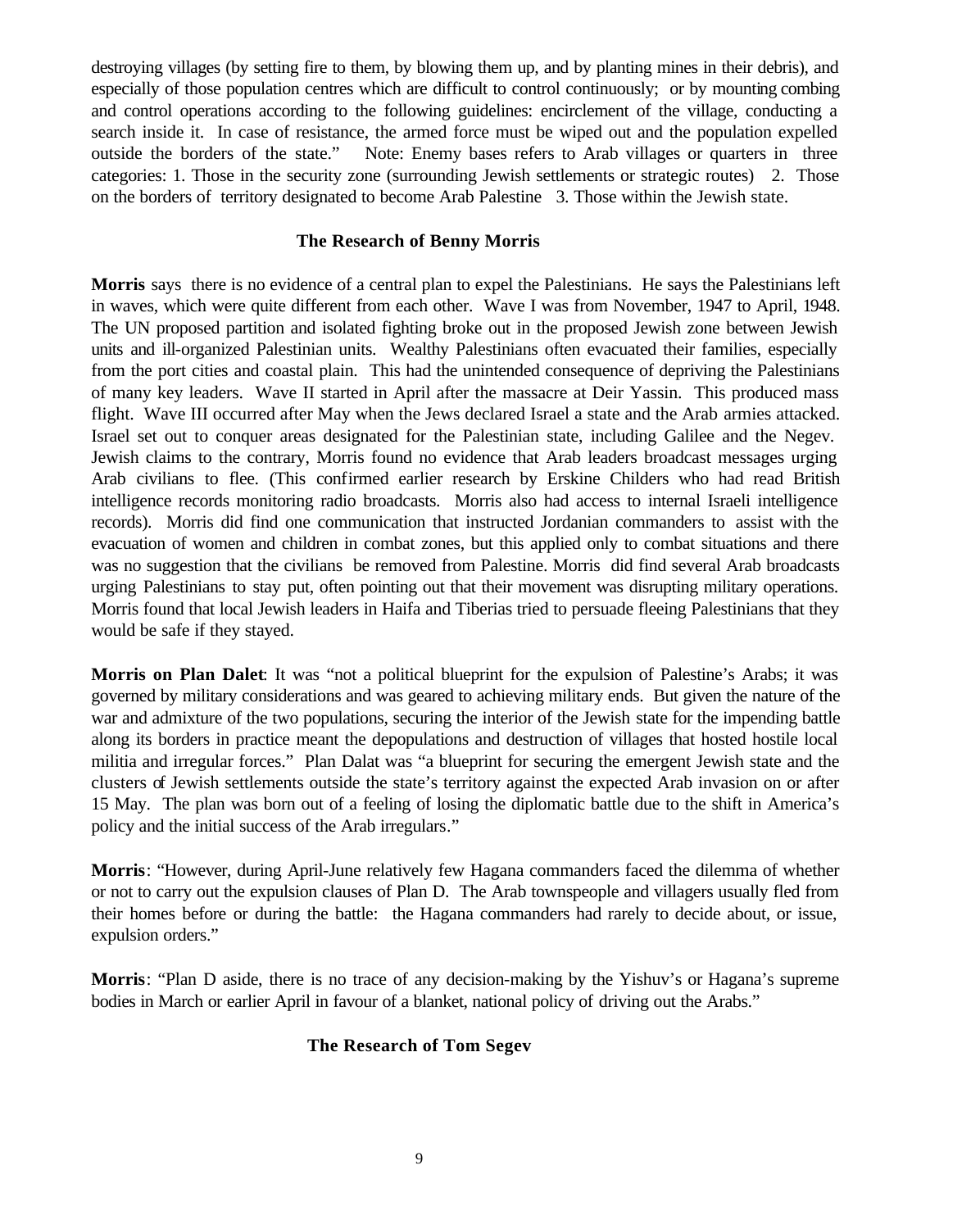**Segev** focused his research on Ben-Gurion's diaries, minutes of cabinet meeting, and internal communications. Some of his most valuable contributions are quotes from key personalities.

**Ben-Gurion**: On May 29, 1949 BG commented on a "harsh and threatening" letter from President Truman expressing outrage at how Palestinians had been treated. Truman said he had supported Jewish refugees out of compassion and now might support Palestinians for the same reason. **B-G**: "The State of Israel was not established as a consequence of the UN Resolution. Neither America nor any other country saw the Resolution through, nor did they stop the Arab countries (and the British mandatory government) from declaring total war on us in violation of UN Resolutions. America did not raise a finger to save us, and moreover, imposed an arms embargo, and had we been destroyed they would not have resurrected us. Those boundaries determined in the UN Resolution were based on peace accords, the validity of international law, and the Arabs' acceptance of them. But the Arabs rejected it. There are no refugees--there are fighters who sought to destroy us, root and branch. The Arab states came at their request and they still refuse to make peace or to recognize us, and are openly threatening revenge. Shall we bring back the refugees so that they can exterminate us for the second time, or should we ask America to take pity on us and send an army to protect us? America is immense. We are a tiny and helpless nation. We could not withstand American might, but our self-preservation is more important to us than obedience to America. The rebuke and the threatening style [of the letter] are incomprehensible" p. 36-7.

**Ben-Gurion**, mid-1949, on the need to capture Jerusalem, Bethlehem, and Hebron: "I presumed that most of the Arabs of Jerusalem, Bethlehem and Hebron would flee...and then the entire country, as far as the Jordan north or south of Jericho, as well as all of the western bank of the Dead Sea would be ours." Note: Those towns had 100,000 Arabs (Segev, p 14).

**Ben-Gurion:** "Now history has shown who is really attached to this country, and for whom this country is a luxury which is easily given up. So far, not a single Jewish settlement, however remote, hopeless or isolated, has been abandoned. The Arabs, on the other hand, have abandoned entire cities, like Tiberias and Haifa, with the greatest of ease, after their very first defeat. Despite the fact that they did not have to fear destruction or massacre. Indeed, it has now been made amply clear which people is deeply attached to this country." (Statement April 5, 1948, on the nearly 400,000 refugees at that time, in Segev, p. 25).

**Minutes, Ministerial Committee for Abandoned Property, 7-13-48**: Conquest of Lydda and Ramlah. Member says the "army proposed to capture all the men who are capable of bearing arms (except for those who signed the letter of surrender), take them as far as the Arab border and set them lose...Minister of Defense (BG) says 'young men should be taken captive, the rest of the inhabitants ought to be encouraged to leave, but those who remain, Israel will have to provide for'" (Segev, p. 26-27).

**Ben-Gurion**: "The Arab Legion has wired that there are 30,000 refugees moving along the road between Lydda and Ramlah, who are infuriated with the Legion. They're demanding bread. They should be taken across the Jordan river" (July 15, 1948, quoted in Segev, p. 27).

**Aharon Cizling**, Minister of Agriculture, November 17, 1948, at a Cabinet meeting: "I've received a letter on the subject [of Jewish atrocities]. I must say that I have known what things have been like for some time and I have raised the issue several times already here. However after reading this letter I couldn't sleep all night. I felt things that were going on were hurting my soul, the soul of my family and all of us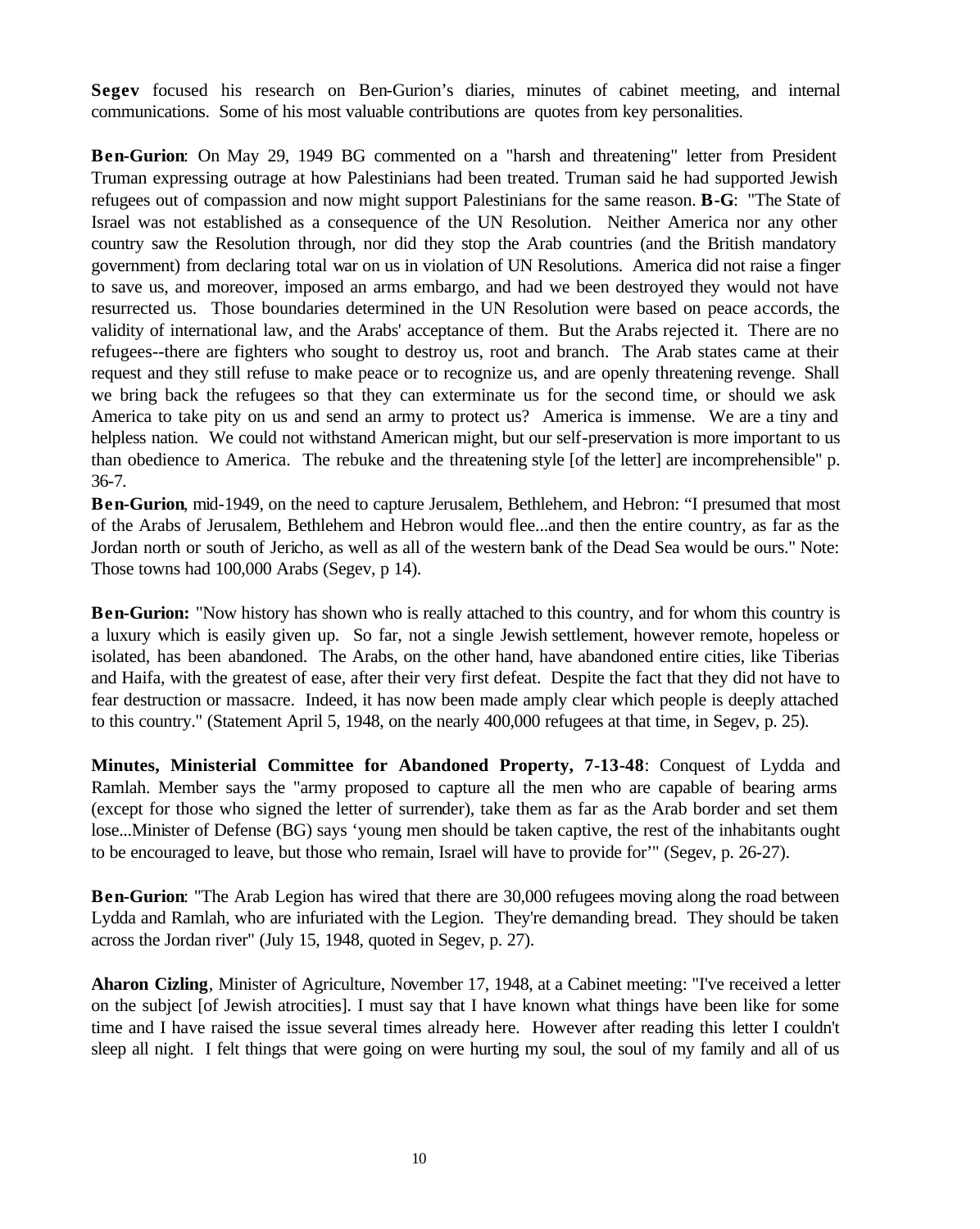here. I could not imagine where we came from and to where are we going...I often disagreed when the term Nazi was applied to the British. I wouldn't like to use the term, even though the British committed Nazi crimes. But now Jews too have behaved like Nazis and my entire being has been shaken...Obviously we have to conceal these actions from the public, and I agree that we should not even reveal that we're investigating them. But they must be investigated...." (Segev, p. 26).

**Moshe Sharett (future Prime Minister) to Nahum Goldman**, head of the World Zionist Organization: "the most spectacular event in the contemporary history of Palestine, in a way more spectacular than the creation of the Jewish state, is the wholesale evacuation of its Arab population...The opportunities opened up by the present reality for a lasting and radical solution of the most vexing problem of the Jewish state, are so far-reaching, as to take one's breath away. The reversion to the status quo ante is unthinkable" (June 15, 1948, quoted in Segev, p. 29).

### **The Issue of Absentee Property**

**Segev**, whose research focuses upon the events of 1949, discusses what happened to the property of the refugees. The Custodian of Abandoned Property had control of 45,000 homes and apartments, 7,000 shops and businesses, 500 workshops and industrial plants, 1,000 warehouses, 800,000 acres ready for harvest. The Government confiscated 1.5 billion pounds of Arab deposits in Haifa banks. (At the time, the British pound was worth \$5.60). 140,000-160,000 Jews were settled in abandoned homes, in Jaffa 45,000, in Haifa 40,000, in Acre 5,000. In late 1948 the government passed the controversial Absentees' Property Law. A Present Absentee was any Palestinian who stayed in Israel but was away from their "usual place of residence" on November 29, 1947. They lost their property whatever the reason for their absence. (Fleeing from fighting was a common reason). Over 500,000 acres were taken after 1948. When the Minister of Finance brought the Present Absentee law to the Knesset he warned members not to talk carelessly. "We are a small country but the interest of the world in all that happens and is said here is immense. It's as if the eyes of the world are constantly on us, watching, exploring, analyzing every step, every act, every word." To make the policy look better, the cabinet report pointed out other confiscations in India and Pakistan; Turkish Greeks and Armenians; Bulgarian Greeks; Iraqi Assyrians; Germans in Czechoslovakia, Rumania, and Yugoslavia. In August, 1948 the government introduced a plan to create 32 Galilee settlements on 30,000 acres. 14,500 acres belonged to Arabs, 5,000 to government, 5,000 to other owners (Germans and Waqf), 5,000 to Jews. On the confiscation of some Waqf lands (held in trust for God), a Palestinian poet wrote, "God is an absentee" (Segev, pp. 69-86).

### **The Research of Ilan Pappe**

**Pappe** conducted a thorough study of political, diplomatic, and military factors from 1947-51. He wrote in 1998 and benefited from the research of Morris and Segev. He says a major consideration of the Jewish side was that the US was vacillating on whether to support the creation of a Jewish state. Regarding the distinction between hostile and non-hostile Arab villages, Pappe says this was a loose distinction since more than half of all Arab villages were considered hostile. Neutrality was not enough. Only those villages that surrendered unconditionally and agreed to support Israeli military efforts were considered friendly. Abu Ghosh was one. Nearly all villages and towns near Jerusalem were considered hostile and were destroyed. By August, 1948 286 villages had been destroyed and many others were seriously damaged and later abandoned or leveled. By 1949, 350 were destroyed.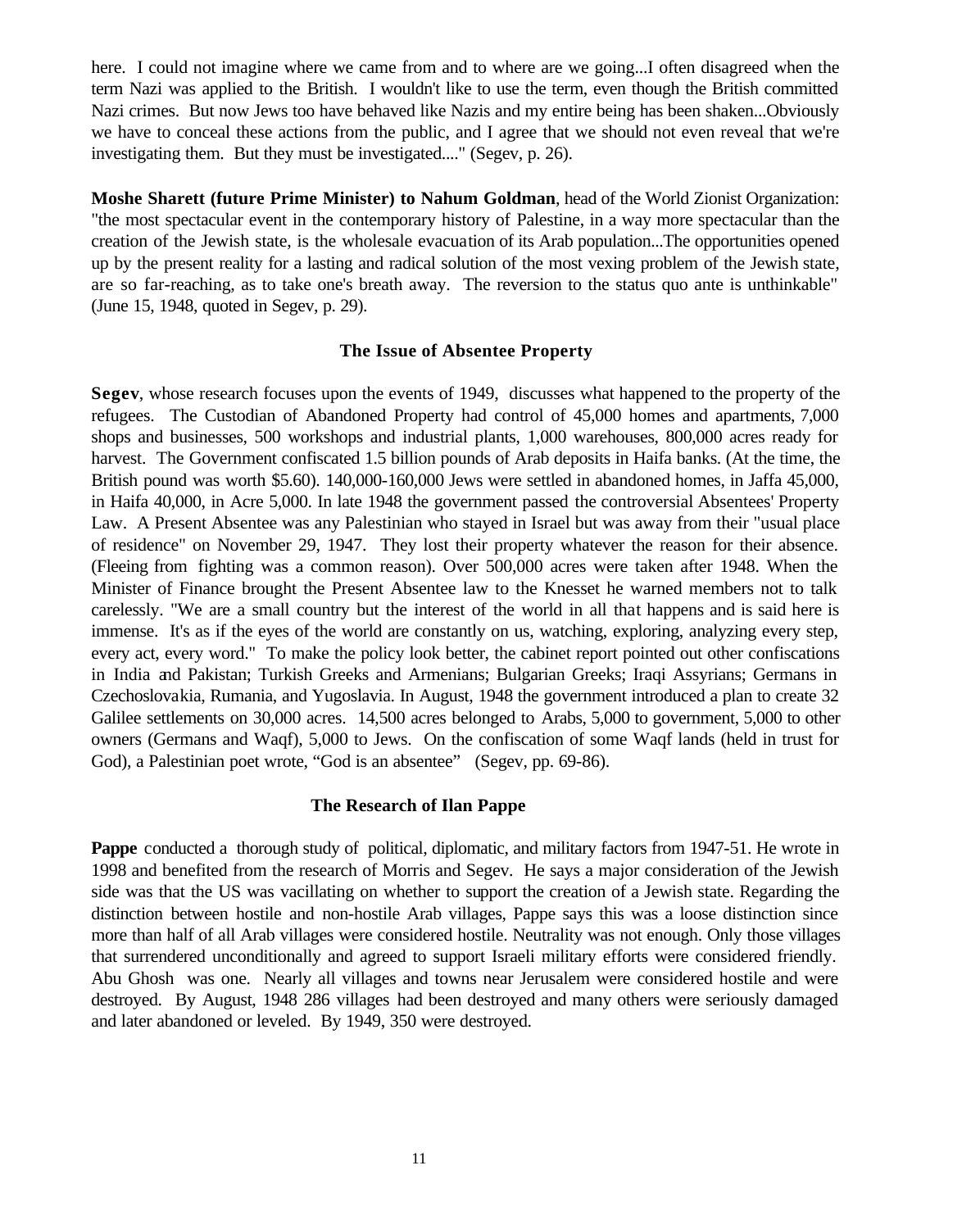**Pappe on Plan D:** "Jewish forces were instructed to occupy not only the area allocated to the Jews, but also the mixed towns of Palestine and many areas outside the designated Jewish state. The clear purpose was to win firm control over most of western Palestine and by that to precipitate the Arab invasion, thereby putting an end to the fluctuations of the American policy-makers... Its significance lies in the means by which the Jews hoped to solve the predicament of March 1948, as detailed in the plan itself. They include, as Khalidi notes, the uprooting, expulsion and pauperization of the Palestinian community; all signifying an escalation in Jewish actions against the Palestinian community. Until then the efforts were toward establishing a state, building an infrastructure, contemplating a takeover of the mandatory system- but Plan D spoke of the destruction of the other party to the conflict."

**Pappe**: "The 'defensive system' was a euphemism for what was the establishment of a security zone to be controlled entirely by Jewish forces. This zone covered all the regions surrounding Jewish settlements and quarters as well as the areas along important strategic routes. Plan D went on to outline a plan of action. This referred to 'enemy bases' and dealt with the need to attack them as a preventive measure. The term 'enemy bases' refers to Arab villages or quarters from which hostile actions had been launched against Jewish settlements and convoys. They were not proper military bases yet, they were civil locations accommodating army personnel and ammunition. Hence when Plan D called for their destruction, it was calling for the destruction of certain Arab population centres. The 'enemy bases' designated for attack as military objectives fell with three distinct categories: those located in the security zone defined above (i.e., the surroundings of Jewish settlements and all strategic routes); on the borders of the territory designated by the UN to become Arab Palestine; and those within the Jewish state as defined in the UN resolution...In the areas defined by the Jews as theirs only those villages which would surrender unconditionally would stand a chance of not being submitted to the harsh treatment mentioned above....Plan D did not, therefore only provide guidelines for the future, it also reflected an existing notion prevalent among the policy-makers of the Jewish community--the notion that a Jewish success in the struggle over Palestine might involve the destruction of the Palestinian community....We are left with the impression that of all these [other] factors [absence of leadership, traditional social structure, etc] the Jewish policy as exemplified by Plan D is the principal explanation for the departure of most of the Arabs of Palestine." To be exempted from destruction a village "had to actively assist the Jewish war effort or at least adopt a neutral policy benevolent to the Jewish side." p. 92.

**Pappe**: "If the upper classes left voluntarily, it does seem that the lower strata of the Palestinian society were driven out through the implementation of Plan D and because of the developing civil war which reached a climax in April, 1948 with the Jewish takeover of the mixed towns of Haifa, Jaffa and Tiberias. The massacre of Deir Yassin played an important role in driving these groups out of Palestine in April and M:ay 1948; it is the contention of many historians that the Deir Yassin massacre had a psychological effect on the Arab community and acted as a catalyst to the exodus."

**Pappe**: "The Jewish policy as exemplified by Plan D is the principal explanation for the departure of most of the Arabs of Palestine." He says there were local efforts in Haifa and Tiberias to persuade local Arabs to stay, but overall Plan D was "a master plan for the expulsion of as many Palestinians as possible."

**Pappe** found internal communications regarding the removal of the Palestinians. **Yosef Weitz**, head of the Jewish Agency's Land Department, tried to evict as many Arabs as possible regardless of their friendliness or hostility. Weitz sought out fertile land and encouraged local military commanders to evacuate Arabs. He was close to Ben-Gurion and was appointed head of the "transfer committees"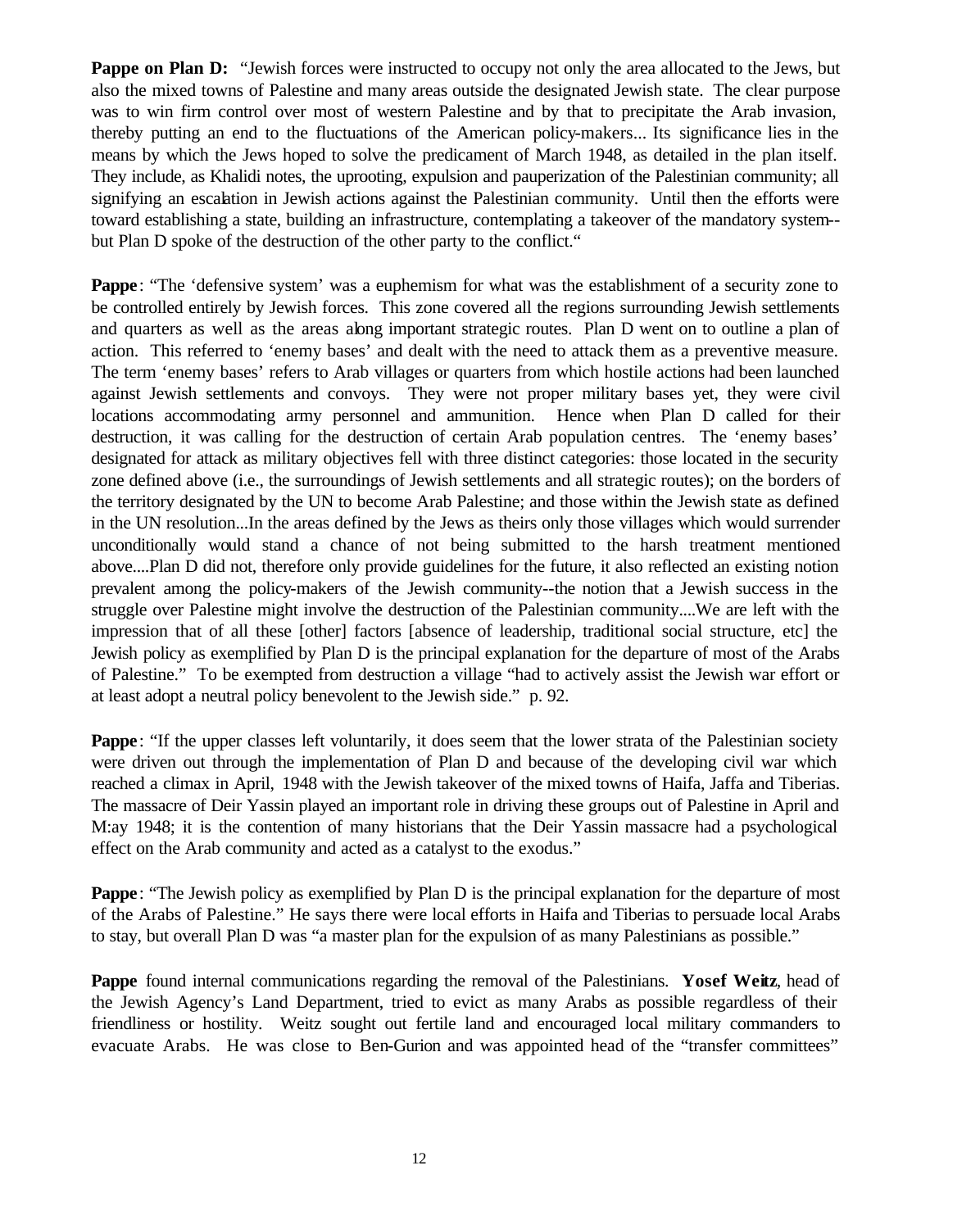which wrote a memorandum on "Retrospective Transfer, A Scheme for the Solution of the Arab Question in the State of Israel."

**Pappe** found evidence of mass killings to induce fear. Ben-Gurion was told by his adviser on Arab affairs (Ezra Danin) in January, 1948 that "our friends among the Arabs inform us that a severe blow, with a high rate of casualties to the Arabs would increase Arab fear and would render external Arab intervention ineffective." Another advisor (Gad Machnes) said "we need a cruel and brutal retaliating policy, we have to be accurate in time, place and number of dead. If we know that a family is guilty, we should be merciless, and kill the women and the children as well, otherwise the reaction is useless. While the forces are in action, there is no room for checking who is guilty and who is not" (pp. 82-83). Near Haifa and Hebron there were systemic massacres of whole villages The northern commander Moshe Carmel interpreted "destroy" to mean "kill off the local population" (p. 94). Two villages (Balad al-Sheikh and Hawassa) in Galilee were targeted. "Carmel suggested and the General Command approved the massacre that took place in the two villages. The order was to kill as many men as possible but 'to avoid the killing of women and children as far as possible.' All the men of the two villages were dead by the end of the operation as were a number of children and women. On the ruins of these villages the Jewish neighbourhoods of Ben-Dor and Tel-Hanan were later erected" (p. 81). Pappe cites the villages of Ilabun, Sa'as'a, Dawaymiya, Safsaf in the Galilee and Hebron areas as other targets. He sees Deir Yassin in this context.

**Pappe** described "The War of the Crops" waged from March, 1948 on. Plan D ordered the Supreme Military Command to use military tactics *and* the "application of economic pressure on the enemy." This meant cutting water and food supplies in the cities, or preventing farmers from cultivating their crops. The "harvest war" was initiated from above and was a "national" policy. Depriving populations of food was the equivalent of forcing flight.

**The Conclusions of Walid Khalidi:** Khalidi is a Professor of History at Harvard. He is a native of Jerusalem, a refugee from 1948. Khalidi concluded that the code words and euphemisms of Plan D were clear: destroy the ability of the Palestinian population to survive within its land so that it would be forced to flee. He says the very idea of a Jewish state was inconsistent with the continued presence of the Palestinian population: "Plan Dalet, or 'Plan D,' was the name given by the Zionist High Command to the general plan for military operations within the framework of which the Zionists launched successive offensives in April and early May 1948 in various parts of Palestine. These offensives, which entailed the destruction of the bulk of the Palestine Arabs, were calculated to achieve the military *fait accomli* upon which the state of Israel was to be based."

**Ben-Gurion on a Different Topic:** "The Moslem rule in Lebanon is artificial and easily undermined. A Christian state ought to be set up whose southern border would be the Litani River. Then we'll form an alliance with it." Sharett described Ben-Gurion's position: "all we need to do is to find a Christian Lebanese officer, perhaps no higher than a captain, and win him over or buy him with money, so that he would declare himself the savior of the Maronite [Catholic] popula tion. Then the Israeli army would enter Lebanon, occupy the territory in question and establish a Christian government which would form an alliance with Israel." (1948, quoted in Segev, p. 10).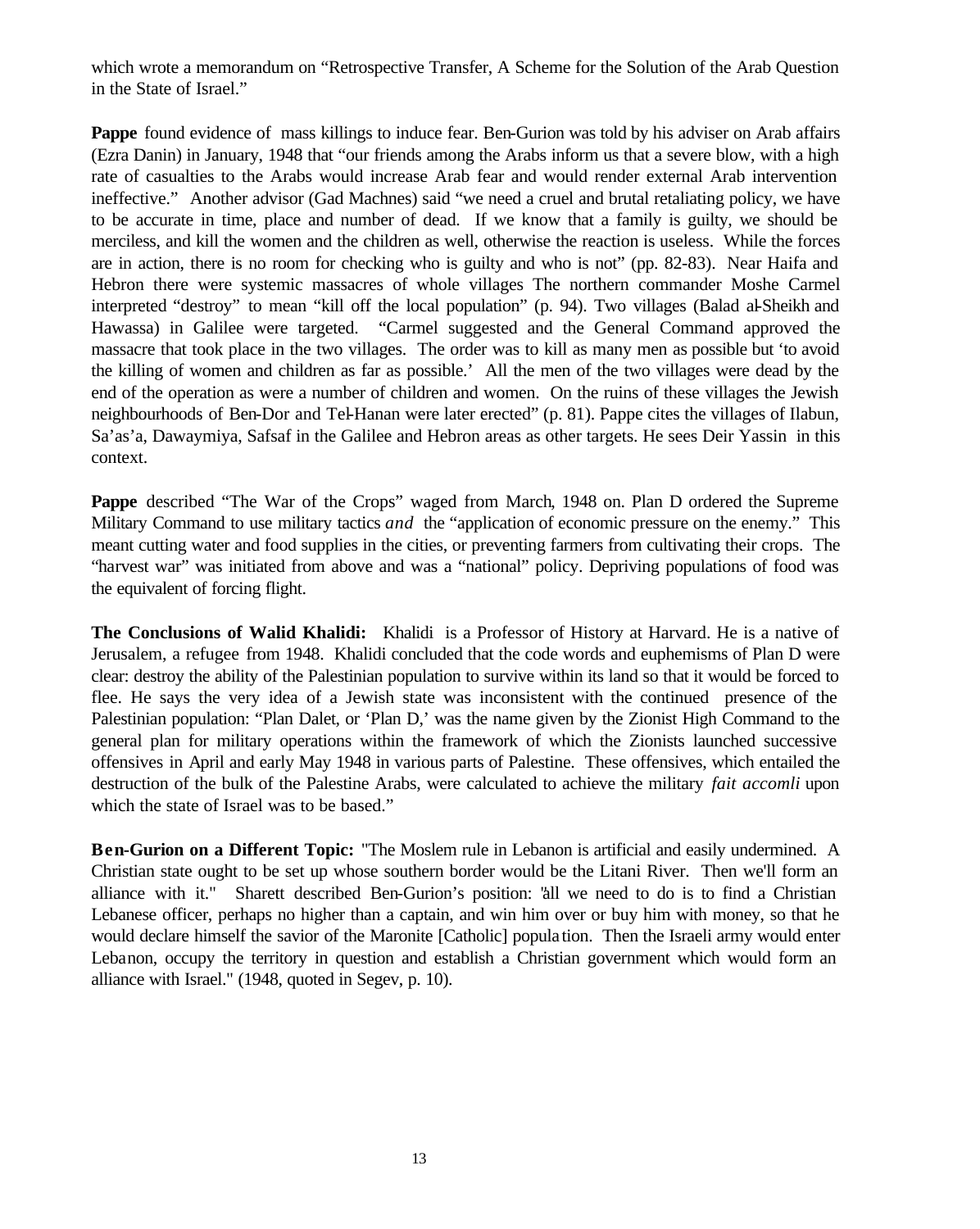#### **BENNY MORRIS, 2004**

In 2004 Morris updated his book based upon newly released archival materials. Strengthening his early research, Morris found that "the transfer idea was in the air" and that Ben Gurion was "projecting a message of transfer." What stunned Israeli intellectuals was that Morris, a one-time leftist, anti-war activist who had been imprisoned for refusal to serve in the military, concluded that Ben Gurion had gone soft and had been reluctant to do what he should have done—complete the expulsions. Morris says that expulsion may be the only solution and may be in the future. Interview of January, 2004, Ha'aretz. There is another interview in The Atlantic, May 2004.

**Regarding rape, murder and expulsions in 1948**: "[W]hat the new material shows is that there were far more Israeli acts of massacre than I had previously thought. To my surprise, there were also many cases of rape. In the months of April-May 1948, units of the Haganah were given operational orders that stated explicitly that they were to uproot the villagers, expel them and destroy the villages themselves." Morris found evidence of a dozen cases of rape. "In a large proportion of the cases the event ended with murder. Because neither the victims nor the rapists liked to report these events, we have to assume that the dozen cases of rape that were reported, which I found, are not the whole story. They are just the tip of the iceberg." He also found evidence of 24 massacres and "a great deal of arbitrary killing…Apparently, various officers who took part in the operation understood that the expulsion order they received permitted them to do these deeds in order to encourage the population to take to the roads. The fact is that no one was punished for these acts of murder. Ben-Gurion silenced the matter. He covered up for the officers who did the massacres."

**Expusions in 1948**: "From April 1948, Ben-Gurion is projecting a message of transfer. There is no explicit order of his in writing, there is no orderly comprehensive policy, but there is an atmosphere of transfer. The transfer idea is in the air. The entire leadership understands that this is the idea. The officer corps understands what is required of them. Under Ben-Gurion, a consensus of transfer is created…Ben-Gurion was a transferist. He understood that there could be no Jewish state with a large and hostile Arab minority in its midst. There would be no such state. It would not be able to exist. Ben-Gurion was right. If he had not done what he did, a state would not have come into being. That has to be clear. It is impossible to evade it. Without the uprooting of the Palestinians, a Jewish state would not have arisen here." Regarding the expulsion of 50,000 people from Lod [Lydda and Ramle] in Operation Dani: "I definitely understand them. I understand their motives. I don't think they felt any pangs of conscience and in their place I wouldn't have felt pangs of conscience. Without that act, they would not have won the war and the state would not have come into being...There are circumstances in history that justify ethnic cleaning. I know that this term is completely negative in the discourse of the 21st century, but when the choice is between ethnic cleansing and genocide—the annihilation of your people—I prefer ethnic cleansing….Even the great American democracy could not have been created without the annihilation of the Indians. There are cases in which the overall, final good justifies harsh and cruel acts that are committed in the course of history." Morris explains his own perspective on what happened: Ben-Gurion "made a serious historical mistake in 1948. Even though he understood the demographic issue and the need to establish a Jewish state without a large Arab minority, he got cold feet during the war. In the end he faltered….If he was already engaged in expulsion, maybe he should have done a complete job. I know that this stuns the Arabs and the liberals and the politically correct types. But my feeling is that this place would be quieter and know less suffering if the matter had been resolved once and for all. If Ben-Gurion had carried out a large expulsion and cleansed the whole country—the whole Land of Israel—as far as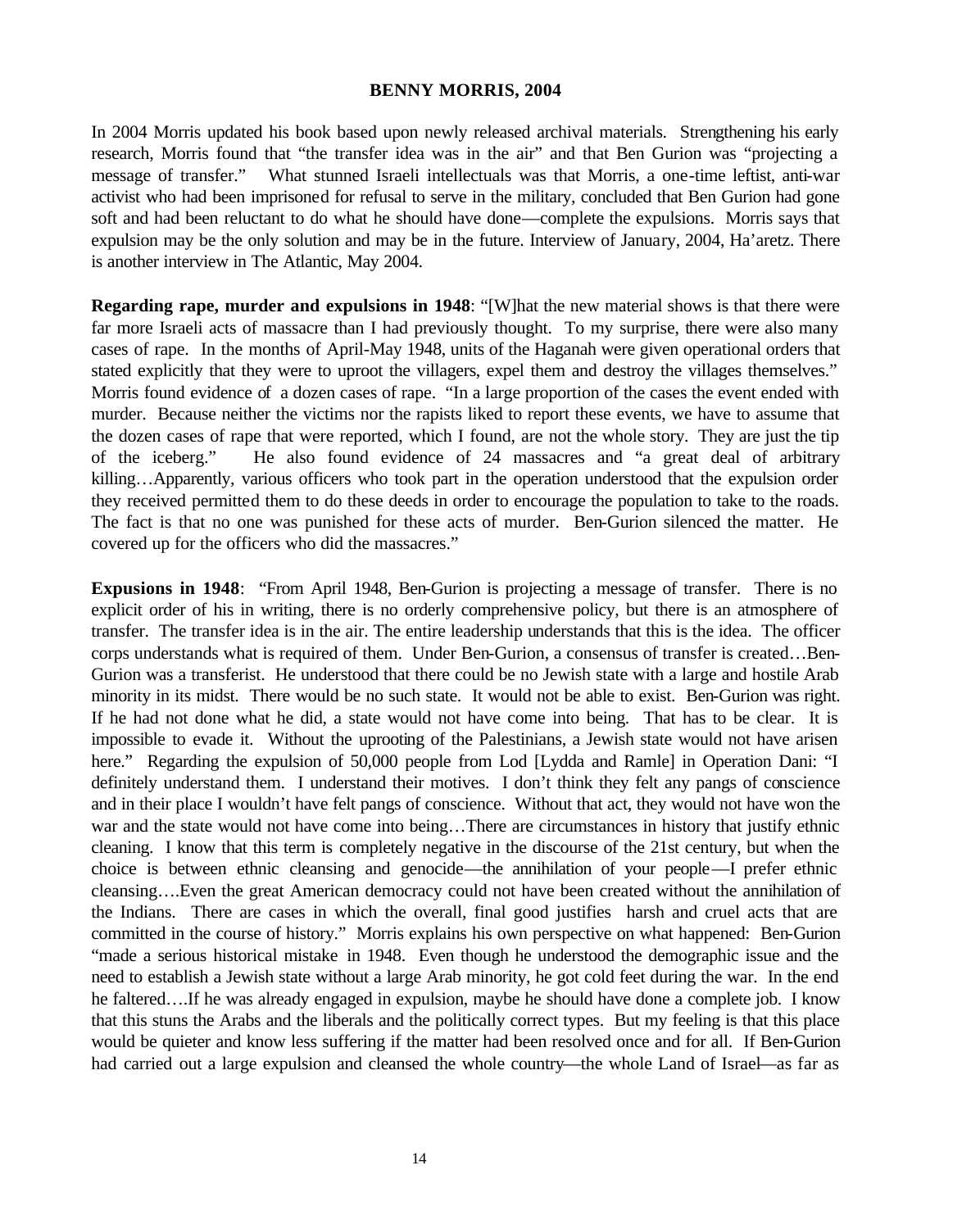the Jordan River. It may yet turn out that this was his fatal mistake. If he had carried out a full expulsion—rather than a partial one—he would have stabilized the State of Israel for generations."

**Why Morris Supports Transfer**: "If you are asking me whether I support the transfer and expulsion of the Arabs from the West Bank, Gaza and perhaps even from Galilee and the Triangle, I say not at this moment. I am not willing to be a partner to that act. In the present circumstances it is neither moral nor realistic. The world would not allow it, the Arab world would not allow it, it would destroy the Jewish society from within. But I am ready to tell you that in other circumstances, apocalyptic ones, which are liable to be realized in five or ten years, I can see expulsions. If we find ourselves with atomic weapons around us, or if there is a general Arab attack on us and a situation of warfare on the front with Arabs in the rear shooting at convoys on their way to the front, acts of expulsion will be entirely reasonable. They may even be essential…The Israelis Arabs are a time bomb. Their slide into complete Palestinization has made them an emissary of the enemy that is among us. They are a potential fifth column. In both demographic and security terms they are liable to undermine the state. So that if Israel again finds itself in a situation of existential threat, as in 1948, it may be forced to act as it did then…"When one has to deal with a serial killer, it's not so important to discover why he became a serial killer. What's important is to imprison the murderer or to execute him." [Question: Who is the serial killer?]. "The barbarians who want to take our lives. The people the Palestinian society sends to carry out the terrorist attacks, and in some way the Palestinian society itself as well. At the moment, that society is in the state of being a serial killer. It is a very sick society. It should be treated the way we treat individuals who are serial killers…Something like a cage has to be built for them. I know that sounds terrible. It is really cruel. But there is no choice. There is a wild animal there that has to be locked up in one way or another…"I'm trying to be realistic. I know it doesn't always sound politically correct, but I think that political correctness poisons history in any case. It impedes our ability to see the truth. And I also identify with Albert Camus. He was considered a left-winger and a person of high morals, but when he referred to the Algerian problem he placed his mother ahead of morality. Preserving my people is more important than universal moral concepts…I think there is a clash between civilizations here [citing Samuel Huntington]. I think the West today resembles the Roman Empire of the fourth, fifth and sixth centuries: The barbarians are attacking it and they may also destroy it…I think the values I mentioned earlier are values of barbarians—the attitude toward democracy, freedom, openness; the attitude toward human life. In that sense they are barbarians. The Arab world as it is today is barbarian…The phenomenon of the mass Muslim penetration into the West and their settlement there is creating a dangerous internal threat. A similar process took place in Rome. They let the barbarians in and they toppled the empire from within...I think that the war between the civilizations is the main characteristic of the  $21<sup>st</sup>$  century. I think President Bush is wrong when he denies the very existence of that war. It's not only a matter of bin Laden. This is a struggle against a whole world that espouses different values. And we are on the front line. Exactly like the Crusaders, we are the vulnerable branch of Europe in this place."

### **USEFUL RESOURCES**

Abu Iyad, *My Home, My Land,* 1978. PLO leader. Menachem Begin, *The Revolt*, 1949.Future Prime Minister Deir Yassin, internet web site. John Glubb,Memoirs by the British commander of the Arab Legion, the Jordanian army. David Hirst, *The Gun and the Olive Branch*, 1977. Noted British journalist. *Israel: A Country Study.*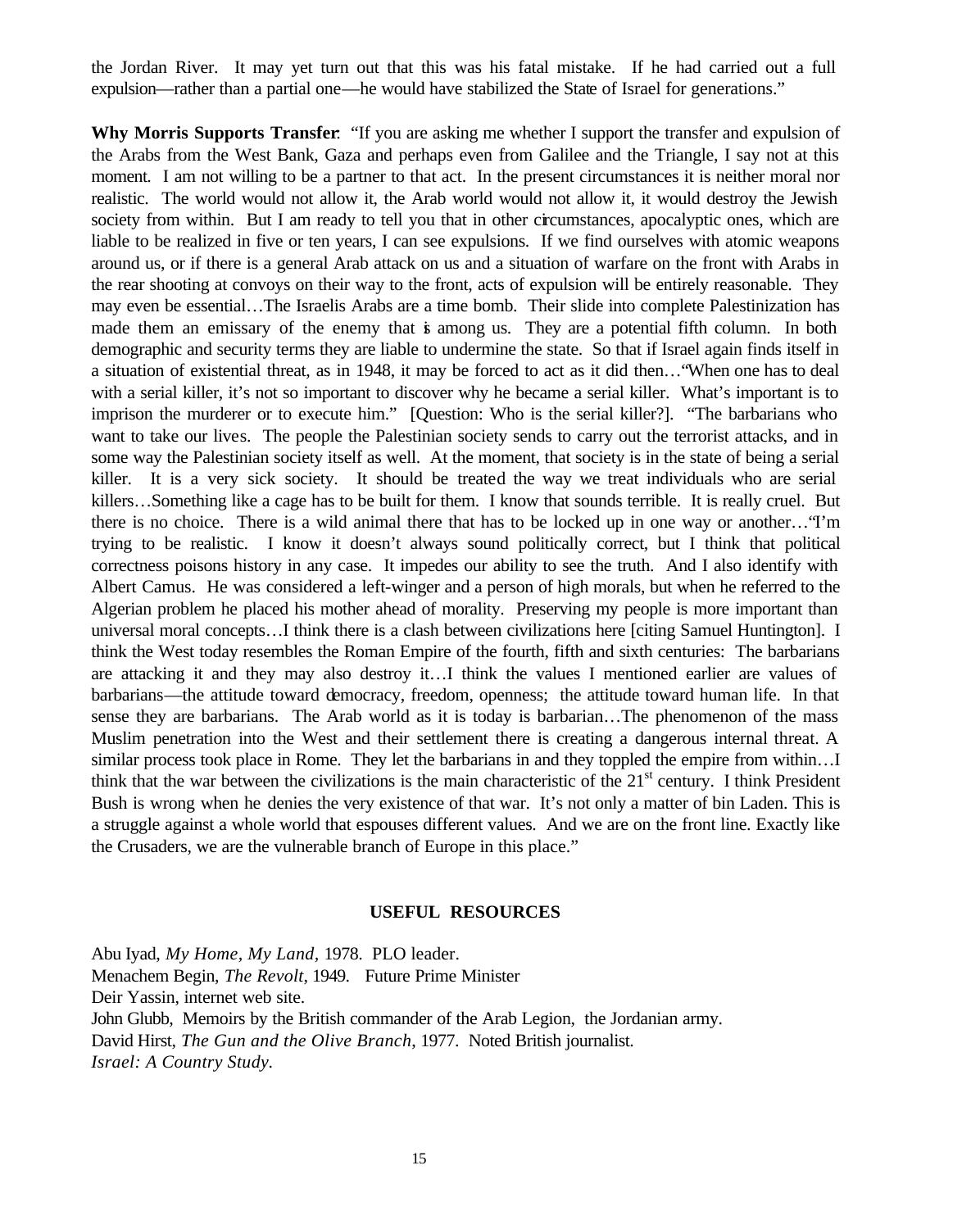Samuel Katz, *Background: Fact and Fantasy in Palestine*, 1973. Irgun leader; ally of Begin. Walid Khalidi, "Plan Dalet: Master Plan for the Conquest of Palestine," *Journal of Palestine Studies*, Fall, 1998.

Walid Khalidi, *From Haven to Conquest.* A collection of documents.

Walter Laqueur and Barry Rubin, *Arab Israeli Reader.* Collection of documents.

Golda Meir, *My Life*, 1975. Prime Minister of Israel.

Benny Morris, *The Birth of the Palestinian Refugee Problem,1947-1948* (Cambridge, 1988). Professor.

Morris, "Operation Dani & the Palestinian Exodus from Lydda & Ramleh in 1948," *Middle East Journal*, Winter, 1986.

Morris, "Yosef Weitz and the Transfer Committees, 1948-1948"*, Middle East Studies*, October, 1986.

Mohammed Naguib, Memoirs by the commander of Egyptian forces.

Tom Segev, *1949. The First Israelis*. 1986. Professor.

Avi Shlaim, *Collusion Across the Jordan*, Oxford, 1988. Professor.

Ilan Pappe, *The Making of the Arab-Israeli Conflict*, 1947-1951 (1998). Professor.

Charles Smith, *Palestine and the Arab-Israeli Conflict.* An outstanding textbook. Professor.

Shabtai Teveth, "The Palestinian Refugee Problem & its Origins (Review Article), *Middle Eastern Studies*, 4-1990.

Tessler, Mark, *A History of the Israeli-Palestinian Conflict*, 1994. An outstanding textbook.. Professor. Zionist Organization of America, *The History of a Lie: Deir Yassin*, 1997. Internet.

## **WHO'S WHO**

**Abu Iyad** (Salah Khalaf) was number two in the PLO until assassinated in 1990 by Saddam Hussein for renouncing the invasion of Kuwait.

**Yigael Allon** was the leader of the Palmach elite military unit and was a key commander in 1948. He was considered the next Prime Minister until his early death in 1981. He wrote *The Book of Palmach.* 

**Menachem Begin** was head of the Irgun, a Jewish militant force, later changed into a party called Herut, the core of the Likud party. He was renounced as a "terrorist" by other Jews and accused of responsibility for the massacre at Deir Yassin. His book, *The Revolt*, written in 1949 when Begin was still in opposition, is a fascinating work.

**David Ben-Gurion** was leader of Palestinian Jews, first Prime Minister, & Founding Father of Israel.

**Samuel Katz** was an Irgun leader who became advisor to Prime Minister Begin on "Overseas" Information" in 1977. His views represent those of the Revisionist right. He joined the Land of Israeli Movement to settle the West Bank.

**Walid Khalidi** is a professor at Oxford University. He is a Palestinian refugee from Jerusalem. He edited an excellent collection of documents and accounts called *From Haven to Conquest.* 

**Golda Meir**: In 1948, Political Officer (Foreign Minister) of Palestinian Jews, later Prime Minister.